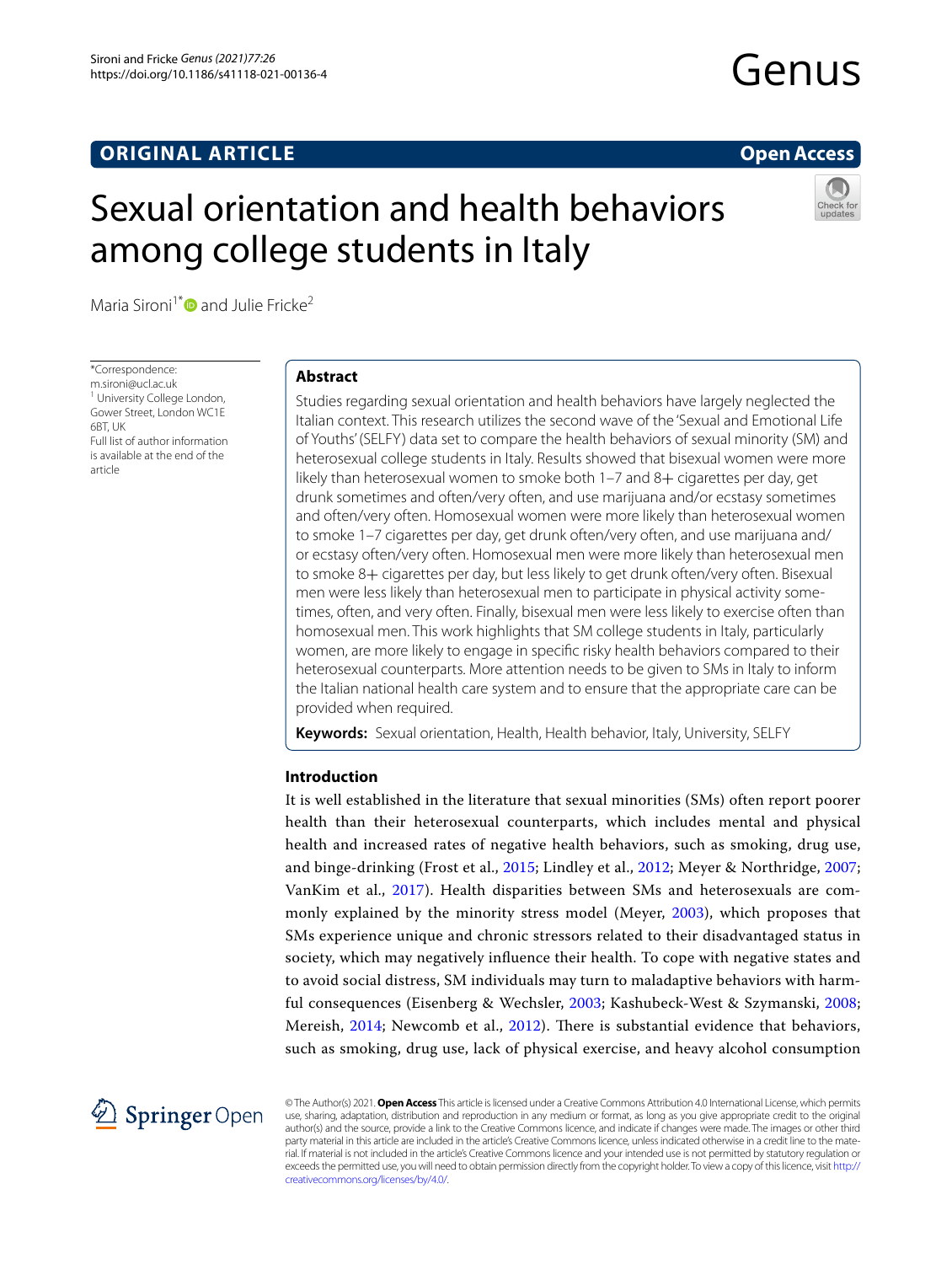are associated with stress and negative mood states like depression and anxiety (Biddle & Mutrie, [2008;](#page-12-0) Kassel et al., [2003](#page-13-9); Regier et al., [1990\)](#page-13-10). Notably, college students specifcally constitute a vulnerable group due to their developmental stage in life, the nature of adjustment to a new environment in college, academic expectations, and the higher education program (Ibrahim et al., [2013](#page-13-11)).

It is also necessary to recognize that it is often bisexual individuals that experience poorer health across several domains (Mereish et al., [2017b\)](#page-13-12); as such, results from studies that group SM categories together may be misleading. Bisexual individuals may encounter unique minority stressors (Worthen, [2013\)](#page-14-0), such as biphobia (Bost-wick & Hequembourg, [2014](#page-12-1)), from both heterosexual and SM communities (Mereish et al.,  $2017a$ ). The impact of widespread bi-negativity and the potential lack of support from the SM community that often stigmatizes bisexual identities (Mohr & Daly, [2008\)](#page-13-14) has been argued to encourage bisexual individuals to embrace risk behaviors to a greater extent than lesbian and gay individuals (D'Augelli et al., [2005\)](#page-12-2). Further, disparities often vary by gender (Conron et al., [2010](#page-12-3); Hsieh & Ruther, [2016](#page-13-15)), so stratifying analyses by men and women is preferred.

Studies that have examined sexual orientation disparities in health behaviors have largely neglected the Italian context (in part due to data limitations). Although Italian society is now more tolerant of SMs than it was a decade ago, the Italian context is very diferent from the American or European setting (Santona & Tognasso, [2018](#page-13-16)). Italy is unique because of the presence of the Vatican State. The Vatican State had a strong infuence on Italian development of moral and ethical values, including family choices. Researchers have linked Italy's strong Catholic values to the delayed difusion of new family behaviors, such as cohabitation, divorce, and non-marital childbearing (De Rose et al., [2008;](#page-13-17) Vignoli & Salvini, [2014\)](#page-13-18). Notably, family patterns in Italy have become less rigid overtime and the importance of Catholic prescripts has arguably lessened (Vignoli & Salvini, [2014](#page-13-18)). From the Catholic Church's perspective, SMs are seen as a threat to the cultural institution of the family (Salvati et al., [2018](#page-13-19)). The indiference of the State and the overt interference of the Vatican into "public afairs" justify and reinforce the invisibility of SMs, and (indirectly) the discrimination and violence against them (Worthen et al., [2017\)](#page-14-1). Although progress has been made, Italy remains the only major country in the Western world with a marriage ban for samesex couples.

Ultimately, the religious and political traditions in Italian society maintain a level of social homophobia and homonegativity (Baiocco et al., [2015a](#page-12-4), [2015b;](#page-12-5) Lingiardi et al., [2016](#page-13-20)), which often leads to the discrimination, stigmatization and victimization of this population (Lingiardi et al., [2005](#page-13-21)). For example, among a random sample of 1000 lesbian, gay men, and bisexual women and men in Naples, Italy in 2011, 28.3% and 11.9% self-reported at least one episode of victimization because of their sexual orientation in their lifetime and in the last year, respectively (Pelullo et al., [2013](#page-13-22)). Traditional gender diferences and gender ideologies also play a role in the homonegative attitudes in Italy (Baiocco et al., [2015a](#page-12-4), [2015b\)](#page-12-5). In Italy, traditional gender ideology is widespread and extremely closely related to the concept of machismo, which may be considered as over-conformity to the traditional male gender role (Baiocco et al., [2013](#page-12-6); Petruccelli et al., [2015\)](#page-13-23). Sexism is also very common (Salvati et al., [2018](#page-13-19)). Right-wing political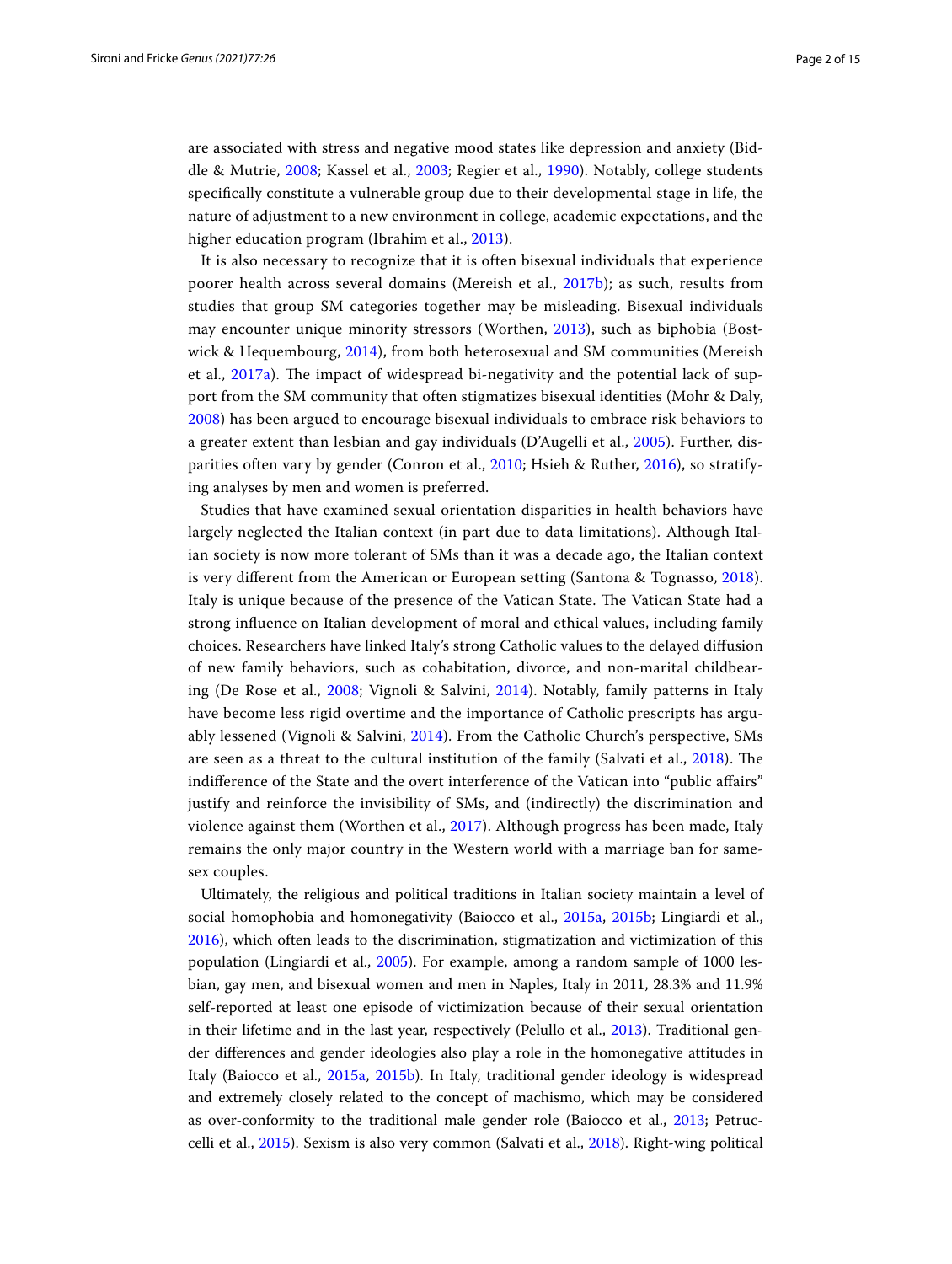conservatism and strong religious and traditional beliefs have been found to cause Italian parents to have negative reactions to a child's coming out (Baiocco et al., [2015a](#page-12-4), [2015b](#page-12-5)).

Considering the Italian context as a whole and the clear presence of minority stressors, SMs in Italy are likely to have a high probability of adopting risk behaviors (Lingiardi et al., [2012\)](#page-13-24), such as smoking, binge-drinking, and physical inactivity, three outcomes commonly associated with SM status. Using the second wave of the 'Sexual and Emotional Life of Youths' (SELFY) data set, this work aims to shed light on the health behaviors of SM college students in Italy (lesbians, bisexuals, and gays) by comparing their smoking, drinking, drug use, and physical activity patterns to their heterosexual counterparts. In line with the theories of minority stress, we hypothesize that SMs will be more likely to have a higher smoking and drinking prevalence and participate in less physical activity than heterosexuals. We also hypothesize, based on previous literature, that bisexuals will smoke more, drink more, and be less physically active than lesbians, gays, and heterosexuals. More attention needs to be given to this potential at-risk population to inform the Italian national health care system and to ensure that the appropriate care can be provided when required.

## **Data and methods**

Tis research utilizes the second wave of the 'Sexual and Emotional Life of Youths' (SELFY) data set.<sup>[1](#page-2-0)</sup> SELFY is a survey that interviews students in their first and second year of Statistics and Economics courses at Italian State Universities. It is coordinated by researchers from the universities of Florence, Messina, and Padua (Caltabiano et al., [2020](#page-12-7)). The first round was conducted during the 2000–2001 academic year, while the second round was conducted during the frst half of 2017 in 28 Italian universities. SELFY combines information on the socioeconomic and demographic background of the students, with data on religiousness, time use, friendships, sexual experiences, romantic relationships, attitudes, and most importantly—for the purpose of this analysis—sexual identity and health behaviors. About 20 researchers are now analyzing the data across Europe. For more detailed information on the description of the survey, data collection and the representativeness of SELFY compared to other Italian data it is possible to refer to the Appendix of Minello et al. ([2020](#page-13-25)).

The 2017 sample initially included 7842 individuals; however, 120 students did not answer the question on sexual identity and were excluded from the analysis. Respondents who did not have information on the health behavior variables or control variables were also excluded, resulting in a fnal sample that consisted of 6204 individuals: 3222 men and 2982 women.

#### **Outcome variables**

Four diferent outcome variables were used in the analysis of health behaviors: smoking, drinking, drug use (specifcally marijuana and/or ecstasy), and physical activity. Smoking is based on the current number of cigarettes respondents report to smoke per day,

<span id="page-2-0"></span> $1$  The SELFY data set is run by a research group of the same name headed by Marcantonio Caltabiano (University of Messina), Gianpiero Dalla-Zuanna (University of Padova), Alessandra Minello (University of Florence), and Daniele Vignoli (University of Florence).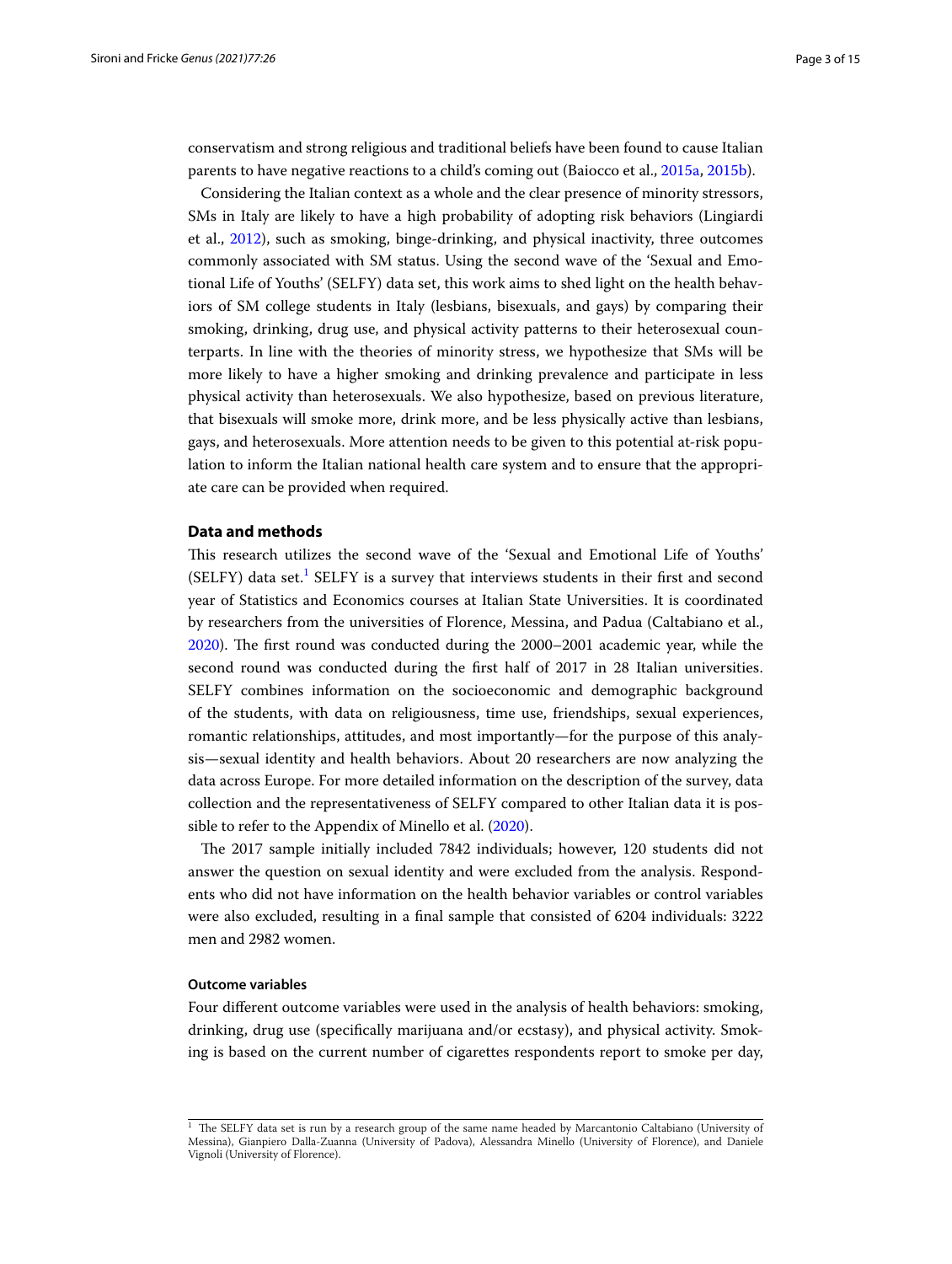and a categorical variable was created with the following categories: 'never', '1–7 cigarettes/day', or '8 or more cigarettes/day'. Drinking is based on how often the respondents declare to 'get drunk', and it is a categorical variable with the following categories: 'never', 'sometimes', or 'often/very often'. Drug use is based on how often respondents smoke marijuana and/or use ecstasy, and a categorical variable was created with the following categories: 'never', 'sometimes', or 'often/very often'. Finally, physical activity is a categorical variable based on how often the respondents do any sort of sports with the following categories: 'never', 'sometimes', 'often', and 'very often'.

#### **Independent variable**

In the frst round of the SELFY data collection in 2000–2001, only information on sexual behavior was collected, but in the second round of data collection in 2017–2018, students were also asked about their sexual attraction and sexual identity. For this analysis, sexual identity is used (a construct of sexual orientation), which is a categorical variable based on how the respondents chose to identify out of three categories: 'homosexual/ gay/lesbian', 'bisexual', or 'heterosexual'.

#### **Confounders**

The control variables included in the analysis are the age at the interview date (continuous: takes into account both year and month of birth), parental education level (categorical: less than high school, high school, college degree or more), work frequency while studying (categorical: never, sometimes, regularly), relationship status (dichotomous: equal to 1 if they are in a relationship, 0 otherwise), friend approval of sex between persons of the same sex (both categorical: no, somewhat, quite/yes), and parental approval of sex between persons of the same sex (both categorical: no, somewhat, quite/yes).

#### **Statistical analysis**

Because of the documented gender diferences in health behaviors, all of the analyses were performed separately for men and women. Students in their frst 2 years of Economics and Statistics in Italian public universities, who were interviewed during classes (i.e., attending students), are not representative of Italian college students. Hence, the descriptive statistics of the included variables were computed using probability weights to adjust the sampling design. Following descriptive statistics, multivariate multinomial logistic regressions were run to estimate the association between sexual identity and the outcome variables of smoking, drinking, drug use, and physical activity.

First, the models to examine the association between sexual identity and health behaviors were estimated including only age and the region where the respondents attended university; second, the models were estimated including the control variables in order to determine whether socioeconomic and demographic characteristics or friend and parental approval of sex between same-sex persons could partially explain the relationship between sexual identity and smoking, drinking, drug use, and physical activity.

Since the reference group in the regression models is heterosexuals, the results of those models are unable to identify whether there is a significant difference between homosexuals and bisexuals with regard to health behaviors. As stated above, it is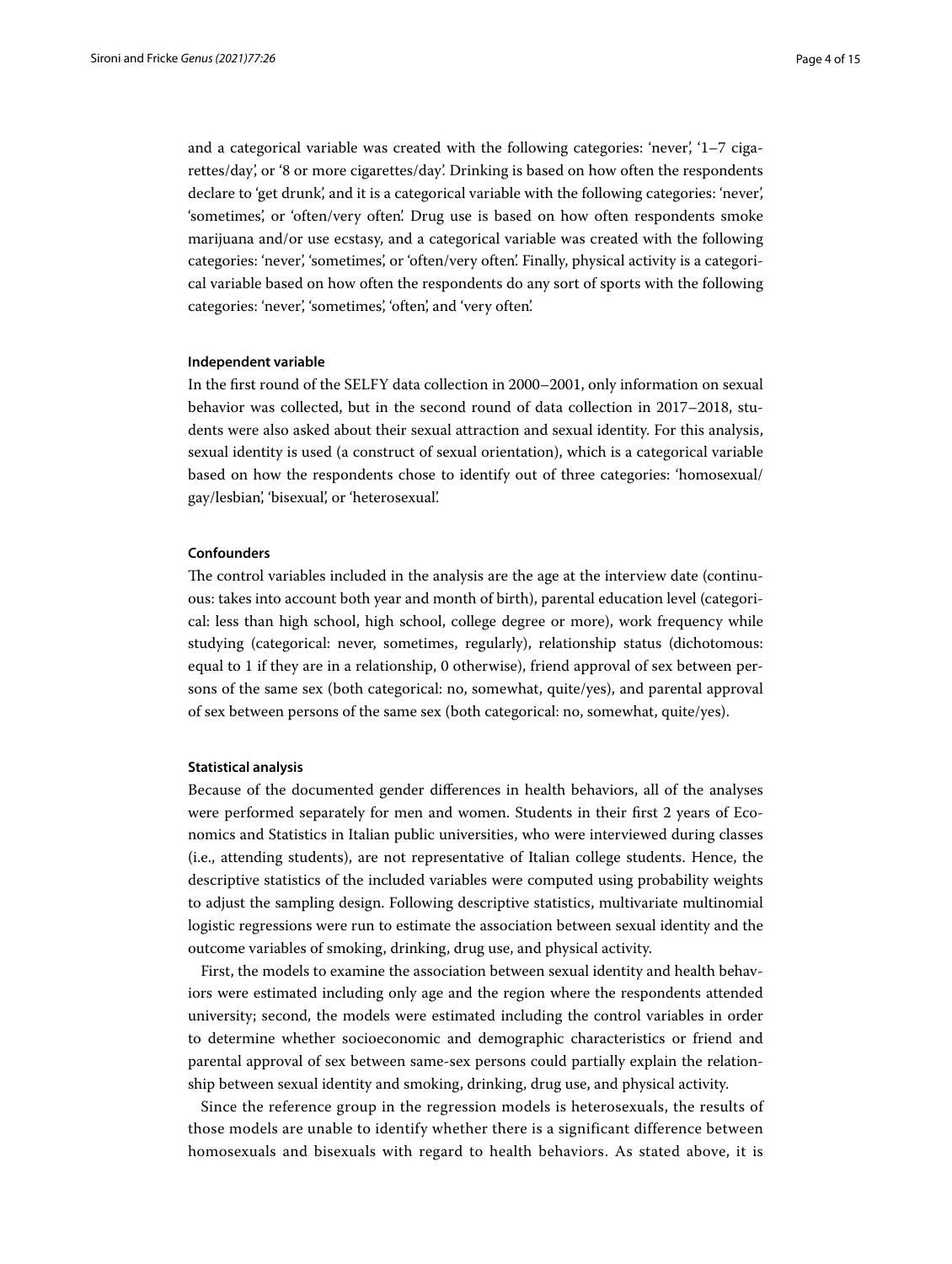often bisexuals that have poorer health across several domains. Hence, we repeated the same analysis using the category 'homosexual' as the reference group.

#### **Results**

The results of the descriptive statistics are reported in Table [1](#page-5-0). Respondents primarily identified as heterosexual, and more women than men identified as bisexual (2.9% and 1.8%, respectively). A significantly higher percentage of men compared to women reported to smoke 8 or more cigarettes per day, as well as get drunk often/ very often, smoke marijuana sometimes and often/very often, and use ecstasy sometimes. However, a significantly higher percentage of men also reported to exercise very often compared to women (27.1% and 17.2%, respectively). A significantly higher percentage of women than men reported to be in a relationship, as well as deem religion to be quite/very important. Further, a significantly higher percentage of women than men report that their friends quite/do approve of sex between persons of the same sex (42.9% and 36.8%, respectively). However, for both genders, about 20% report that their friends do not approve of sex between persons of the same sex, and about 40% report that their parents do not approve. There was no difference between women and men regarding parental approval of sex between persons of the same sex.

Regarding smoking (Table [2](#page-6-0)), when controlling for all of the confounders, bisexual women were 2 times more likely to smoke 1–7 cigarettes per day than heterosexual women ( $p < 0.05$ ), as well as 2.7 times more likely to smoke 8 or more cigarettes per day (*p* < 0.01). Similar results were found among homosexual women, as they were 3.3 times more likely than heterosexual women to smoke 1–7 cigarettes per day (*p* < 0.01). Homosexual men were 1.1 times more likely to smoke 8 or more cigarettes per day than heterosexual men (*p* < 0.01).

For drinking (Table [3](#page-7-0)), when controlling for all of the confounders, bisexual women were 3.5 times more likely than heterosexual women to get drunk sometimes  $(p<0.01)$  and 5 times more likely to get drunk often/very often  $(p<0.01)$ . Homosexual women were 4.9 times more likely than heterosexual women to get drunk often/ very often (*p* < 0.01), while homosexual men were less likely than heterosexual men to get drunk often/very often (OR: 0.9; *p* < 0.05).

For marijuana and/or ecstasy use (Table  $4$ ), when controlling for all of the confounders, bisexual women were 2 times more likely than heterosexual women to use marijuana and/or ecstasy sometimes ( $p < 0.05$ ), and 6.5 times more likely to use them often/very often  $(p<0.01)$ . Homosexual women were 4.5 times more likely than heterosexual women to use marijuana and/or ecstasy often/very often  $(p < 0.05)$ . Regarding physical activity (Table [5\)](#page-9-0), bisexual men were less likely than heterosexual men to participate in physical activity sometimes (OR: 0.4;  $p < 0.01$ ), often (OR: 0.7;  $p < 0.01$ ), and very often (OR: 0.2;  $p < 0.01$ ). Sexual identity was not significantly associated with physical activity among women.

When the analysis was repeated with changing the reference category to homosexuals, the only significant result was that bisexual men were 0.2 times less likely to exercise often than homosexual men (*p* < 0.05).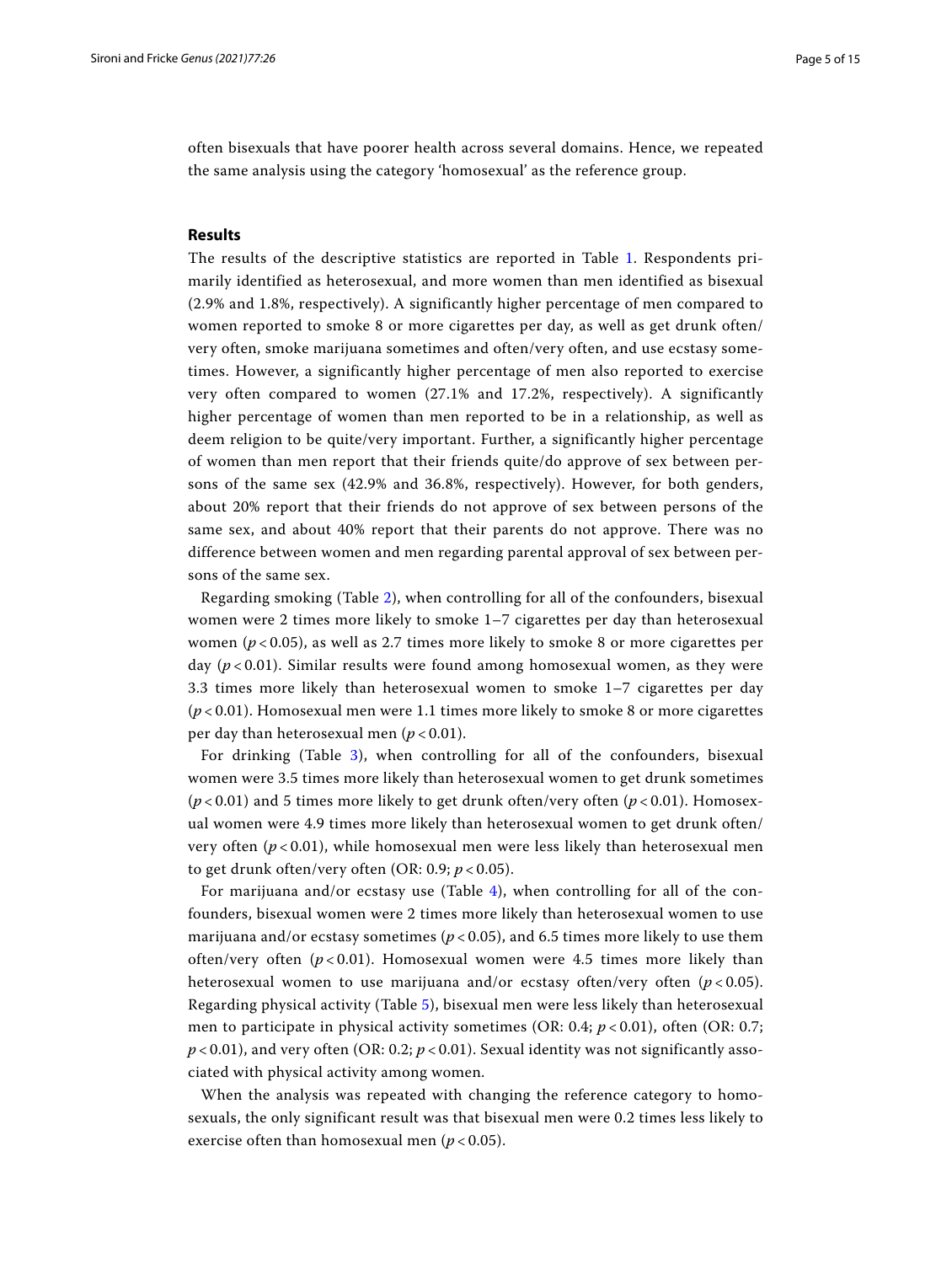# <span id="page-5-0"></span>**Table 1** Descriptive statistics (weighted)

|                                                  | Men  | Women   |
|--------------------------------------------------|------|---------|
| Main variables                                   |      |         |
| Sexual identity (%)                              |      |         |
| Heterosexual                                     | 96.7 | 96.3    |
| Bisexual                                         | 1.8  | 2.9     |
| Homosexual                                       | 1.5  | 0.9     |
| Smoking (%)                                      |      |         |
| Never                                            | 68.0 | 71.2    |
| 1-7 cigarettes/day                               | 17.6 | 19.7    |
| 8+ cigarettes/day                                | 14.4 | $91.9*$ |
| Getting drunk (%)                                |      |         |
| Never                                            | 28.0 | $42.4*$ |
| Sometimes                                        | 58.4 | 49.8*   |
| Often/very often                                 | 13.6 | $7.8*$  |
| Smoking marijuana (%)                            |      |         |
| Never                                            | 58.3 | $71.5*$ |
| Sometimes                                        | 28.4 | $23.8*$ |
| Often/very often                                 | 13.3 | $4.6*$  |
| Use ecstasy (%)                                  |      |         |
| Never                                            | 97.1 | 99.0*   |
| Sometimes                                        | 2.7  | $0.9*$  |
| Often/very often                                 | 0.2  | 0.1     |
| Physical activity (%)                            |      |         |
| Never                                            | 11.3 | $22.4*$ |
| Sometimes                                        | 33.9 | 36.4    |
| Often                                            | 27.6 | 24.0    |
| Very often                                       | 27.1 | $17.2*$ |
| Control variables                                |      |         |
| Avg. age                                         | 21.0 | 20.9    |
| Parents' education (%)                           |      |         |
| Less than HS                                     | 10.8 | $17.3*$ |
| High school                                      | 52.2 | 53.4    |
|                                                  | 37.0 | $29.2*$ |
| College degree or more                           |      |         |
| Importance of religion (%)<br>Not at all         | 32.9 | $20.0*$ |
| Somewhat                                         | 35.1 | 34.5    |
|                                                  |      | $45.5*$ |
| Quite/very                                       | 32.1 |         |
| Working while studying (%)                       |      |         |
| Never                                            | 49.1 | 52.7    |
| Sometimes                                        | 35.8 | 31.4    |
| Regularly                                        | 15.1 | 15.9    |
| In a relationship (%)                            | 38.6 | $51.6*$ |
| Friends approve sex with persons of same-sex (%) |      |         |
| No                                               | 23.6 | 22.5    |
| Somewhat                                         | 39.5 | $34.5*$ |
| Quite/yes                                        | 36.8 | $42.9*$ |
| Parents approve sex with persons of same-sex (%) |      |         |
| No                                               | 39.4 | 36.1    |
| Somewhat                                         | 39.3 | 40.9    |
| Quite/yes                                        | 21.3 | 23.0    |
| Ν                                                | 3222 | 2982    |

\*Results are signifcantly diferent between men and women (*p*<0.05)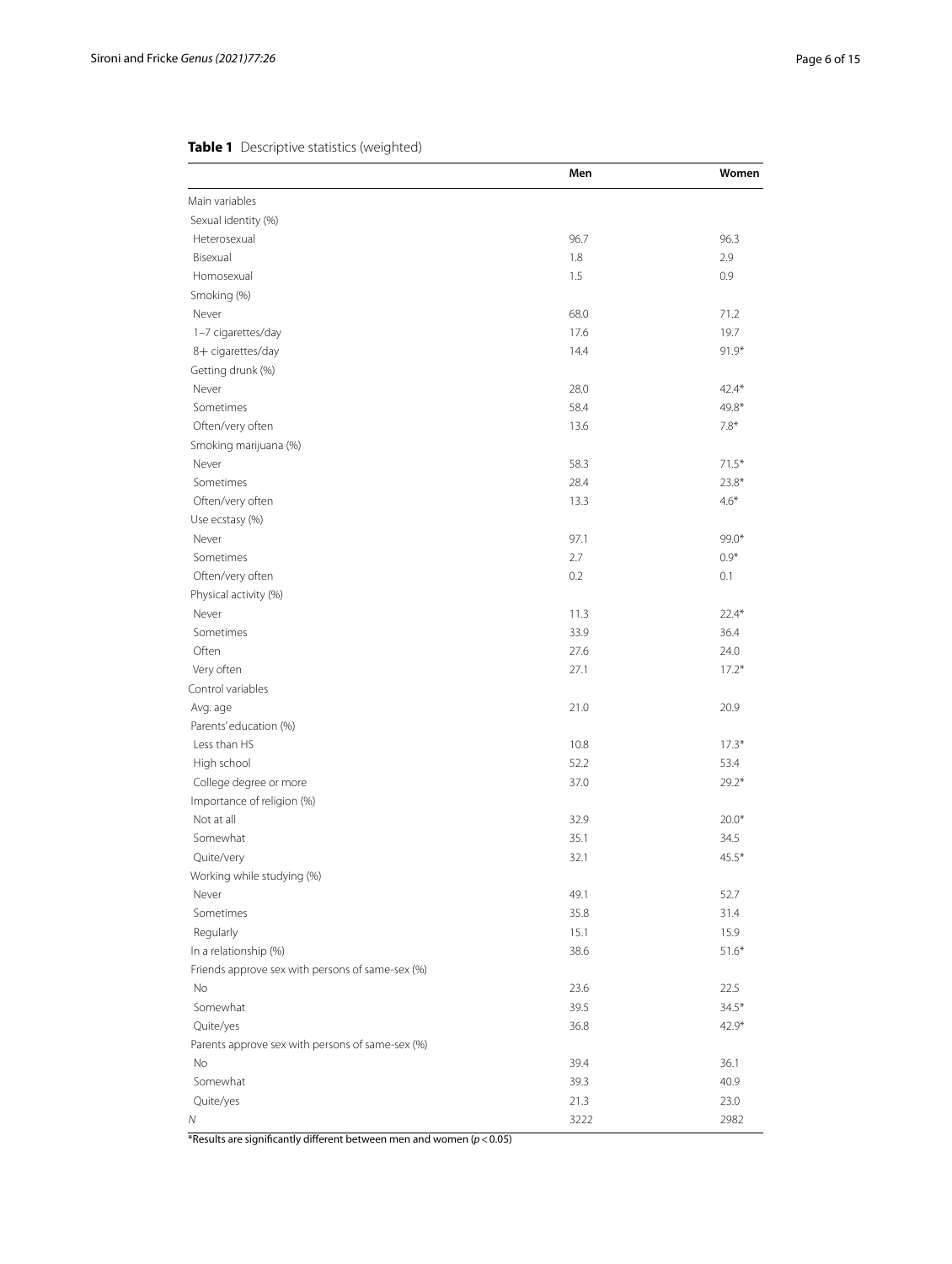| $Y =$ Smoking (Ref:                                    |                       | 1-7 cigarettes/day    |                       |                       |                       | 8+ cigarettes/day     |                       |                       |
|--------------------------------------------------------|-----------------------|-----------------------|-----------------------|-----------------------|-----------------------|-----------------------|-----------------------|-----------------------|
| Never)                                                 | Men                   |                       | Women                 |                       | Men                   |                       | Women                 |                       |
| Sexual identity (Ref: Heterosexual)                    |                       |                       |                       |                       |                       |                       |                       |                       |
| Bisexual                                               | 0.745<br>(0.292)      | 0.799<br>(0.318)      | $2.308***$<br>(0.668) | $2.024**$<br>(0.597)  | 0.565<br>(0.272)      | 0.607<br>(0.296)      | $3.245***$<br>(1.101) | 2.670***<br>(0.933)   |
| Homosexual                                             | 0.544<br>(0.293)      | 0.527<br>(0.286)      | 3.651***<br>(1.577)   | 3.253***<br>(1.428)   | 0.625<br>(0.339)      | 0.644<br>(0.355)      | $2.670*$<br>(1.579)   | 2.326<br>(1.393)      |
| Age                                                    | $1.079**$<br>(0.036)  | $1.063*$<br>(0.036)   | 1.052<br>(0.038)      | 1.038<br>(0.039)      | $1.146***$<br>(0.039) | $1.109***$<br>(0.039) | 1.053<br>(0.052)      | 1.023<br>(0.052)      |
| Parents' education (Ref: < then high school)           |                       |                       |                       |                       |                       |                       |                       |                       |
| High school                                            |                       | $1.535***$<br>(0.264) |                       | 1.161<br>(0.153)      |                       | 1.196<br>(0.208)      |                       | 1.014<br>(0.188)      |
| College degree                                         |                       | $1.716***$<br>(0.307) |                       | $1.299*$<br>(0.192)   |                       | $1.438**$<br>(0.263)  |                       | 1.385<br>(0.279)      |
| Importance of religion (Ref: Not at all)               |                       |                       |                       |                       |                       |                       |                       |                       |
| Somewhat                                               |                       | 0.834<br>(0.095)      |                       | 0.886<br>(0.117)      |                       | $0.655***$<br>(0.082) |                       | 0.772<br>(0.140)      |
| Quite/very                                             |                       | $0.603***$<br>(0.073) |                       | $0.528***$<br>(0.070) |                       | $0.431***$<br>(0.058) |                       | $0.421***$<br>(0.078) |
| Working while in college (Ref: Never)                  |                       |                       |                       |                       |                       |                       |                       |                       |
| Sometimes                                              |                       | $1.410***$<br>(0.148) |                       | $1.417***$<br>(0.156) |                       | $2.118***$<br>(0.250) |                       | $1.702***$<br>(0.263) |
| Regularly                                              |                       | $1.301*$<br>(0.193)   |                       | $1.384**$<br>(0.205)  |                       | 2.576***<br>(0.391)   |                       | $2.009***$<br>(0.408) |
| In a relationship                                      |                       | 1.11<br>(0.108)       |                       | $1.216***$<br>(0.116) |                       | 0.892<br>(0.097)      |                       | 1.124<br>(0.151)      |
| Friends approve sex with persons of same-sex (Ref: No) |                       |                       |                       |                       |                       |                       |                       |                       |
| Somewhat                                               |                       | 1.248<br>(0.171)      |                       | $1.266*$<br>(0.182)   |                       | 0.97<br>(0.142)       |                       | 1.282<br>(0.258)      |
| Quite/yes                                              |                       | 1.194<br>(0.191)      |                       | $1.334*$<br>(0.212)   |                       | 1.04<br>(0.176)       |                       | 1.311<br>(0.296)      |
| Parents approve sex with persons of same-sex (Ref: No) |                       |                       |                       |                       |                       |                       |                       |                       |
| Somewhat                                               |                       | 0.998<br>(0.121)      |                       | 0.843<br>(0.107)      |                       | 1.024<br>(0.136)      |                       | 0.849<br>(0.151)      |
| Quite/yes                                              |                       | 1.121<br>(0.178)      |                       | 0.903<br>(0.144)      |                       | 0.782<br>(0.143)      |                       | 0.748<br>(0.172)      |
| Constant                                               | $0.071***$<br>(0.051) | $0.062***$<br>(0.048) | $0.074***$<br>(0.058) | $0.101***$<br>(0.083) | $0.024***$<br>(0.018) | $0.048***$<br>(0.038) | $0.073**$<br>(0.076)  | 0.172<br>(0.190)      |
| Ν                                                      | 3222                  |                       | 2982                  |                       | 3222                  |                       | 2982                  |                       |

### <span id="page-6-0"></span>**Table 2** Multinomial logistic regression, smoking

\**p*<0.10, \*\**p*<0.05, \*\*\**p*<0.01. Region where respondents attend university is included in all models

# **Discussion**

SMs commonly report poorer health behaviors compared with heterosexuals (Frost et al., [2015;](#page-13-0) Lindley et al., [2012](#page-13-1); Meyer & Northridge, [2007;](#page-13-2) VanKim et al., [2017](#page-13-3)), particularly those who identify as bisexual (Mereish et al., [2017b\)](#page-13-12). Past research regarding SMs has primarily neglected the Italian context (in part due to data limitations). Using the second wave of the SELFY data set, this work aimed to shed light on the health behaviors of SM college students in Italy (lesbians, bisexuals, and gays) by comparing their smoking, drinking, drug use, and physical activity patterns to those of their heterosexual counterparts. In line with the theories of minority stress (Meyer, [2003](#page-13-4)), we hypothesized that SMs will be more likely to have a higher smoking and drinking prevalence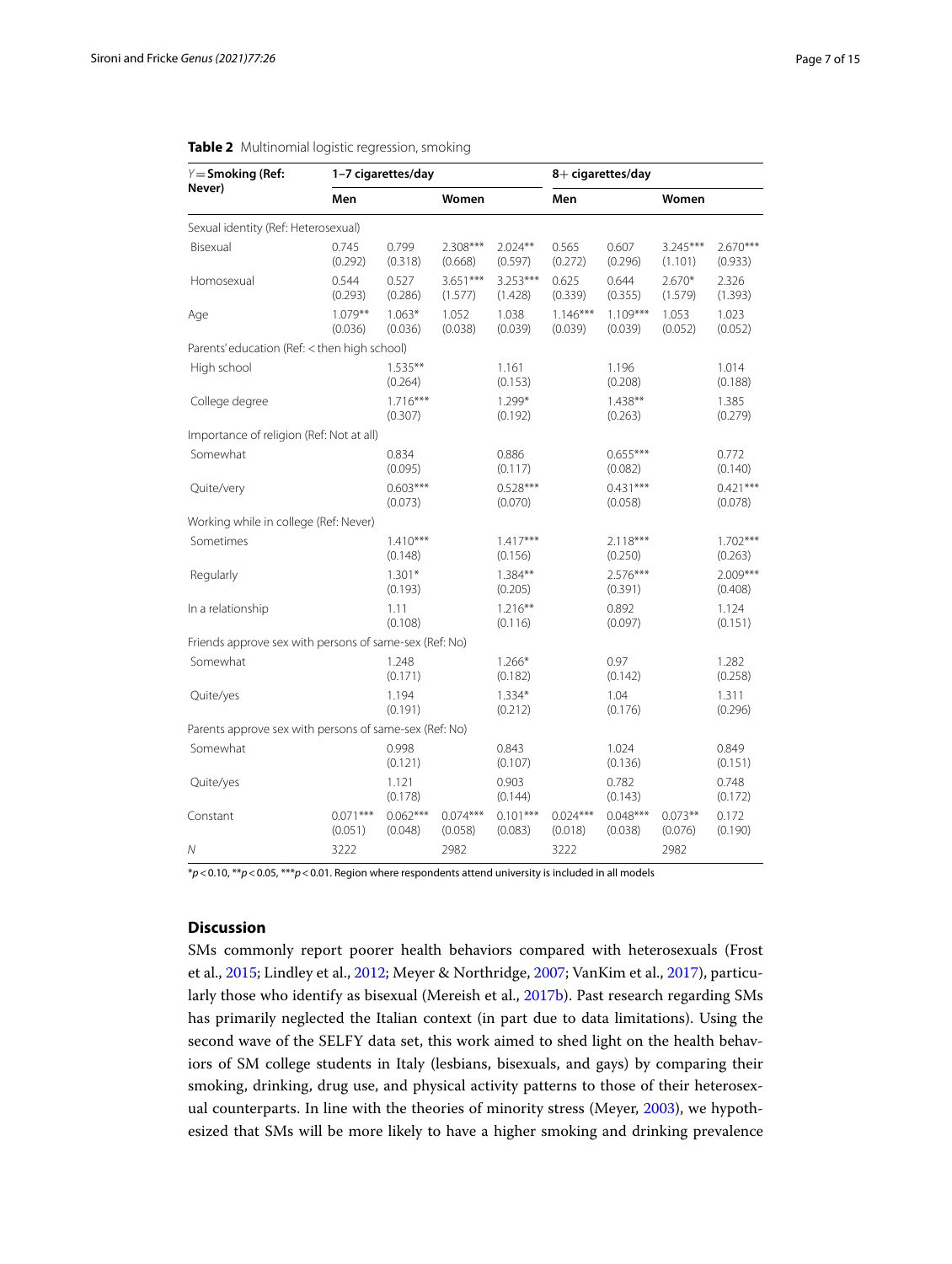| $Y =$ Drinking (Ref: Never)                            | Sometimes        |                       |                     |                       |                     | Often/very often      |                       |                       |
|--------------------------------------------------------|------------------|-----------------------|---------------------|-----------------------|---------------------|-----------------------|-----------------------|-----------------------|
|                                                        | Men              |                       | Women               |                       | Men                 |                       | Women                 |                       |
| Sexual identity (Ref: heterosexual)                    |                  |                       |                     |                       |                     |                       |                       |                       |
| Bisexual                                               | 0.709<br>(0.219) | 0.799<br>(0.254)      | 4.186***<br>(1.479) | $3.543***$<br>(1.275) | 0.936<br>(0.405)    | 1.044<br>(0.464)      | $6.749***$<br>(3.098) | 5.046***<br>(2.379)   |
| Homosexual                                             | 0.843<br>(0.320) | 0.845<br>(0.328)      | 1.628<br>(0.771)    | 1.434<br>(0.695)      | 1.085<br>(0.561)    | 1.075<br>(0.573)      | 5.556***<br>(3.166)   | 4.858***<br>(2.833)   |
| Age                                                    | 1.029<br>(0.030) | 1.001<br>(0.030)      | 0.999<br>(0.030)    | 0.982<br>(0.031)      | $0.930*$<br>(0.041) | $0.903**$<br>(0.041)  | 0.941<br>(0.057)      | 0.929<br>(0.058)      |
| Parents' education (Ref: < then high school)           |                  |                       |                     |                       |                     |                       |                       |                       |
| High school                                            |                  | $1.309**$<br>(0.171)  |                     | 1.087<br>(0.116)      |                     | $1.481*$<br>(0.306)   |                       | 1.266<br>(0.285)      |
| College degree                                         |                  | $1.421***$<br>(0.198) |                     | $1.401***$<br>(0.170) |                     | $1.981***$<br>(0.425) |                       | $2.253***$<br>(0.542) |
| Importance of religion (Ref: not at all)               |                  |                       |                     |                       |                     |                       |                       |                       |
| Somewhat                                               |                  | 0.875<br>(0.096)      |                     | 1.121<br>(0.136)      |                     | $0.542***$<br>(0.080) |                       | 0.97<br>(0.195)       |
| Quite/very                                             |                  | $0.446***$<br>(0.048) |                     | $0.605***$<br>(0.070) |                     | $0.285***$<br>(0.043) |                       | $0.321***$<br>(0.068) |
| Working while in college (Ref: Never)                  |                  |                       |                     |                       |                     |                       |                       |                       |
| Sometimes                                              |                  | $1.507***$<br>(0.141) |                     | $1.442***$<br>(0.135) |                     | $2.069***$<br>(0.274) |                       | $1.640***$<br>(0.290) |
| Regularly                                              |                  | $1.690***$<br>(0.227) |                     | $1.531***$<br>(0.195) |                     | $2.083***$<br>(0.389) |                       | $1.866***$<br>(0.444) |
| In a relationship                                      |                  | 0.91<br>(0.078)       |                     | $1.174**$<br>(0.093)  |                     | $0.714***$<br>(0.089) |                       | 0.878<br>(0.134)      |
| Friends approve sex with persons of same-sex (Ref: No) |                  |                       |                     |                       |                     |                       |                       |                       |
| Somewhat                                               |                  | $1.219*$<br>(0.141)   |                     | 1.159<br>(0.134)      |                     | 1.141<br>(0.190)      |                       | 1.272<br>(0.306)      |
| Quite/yes                                              |                  | 1.143<br>(0.156)      |                     | $1.585***$<br>(0.207) |                     | 1.066<br>(0.209)      |                       | $1.800**$<br>(0.469)  |
| Parents approve sex with persons of same-sex (Ref: No) |                  |                       |                     |                       |                     |                       |                       |                       |
| Somewhat                                               |                  | 1.169<br>(0.125)      |                     | 1.119<br>(0.118)      |                     | 0.924<br>(0.142)      |                       | 1.152<br>(0.239)      |
| Quite/yes                                              |                  | 0.913<br>(0.131)      |                     | 0.991<br>(0.136)      |                     | 0.949<br>(0.190)      |                       | 1.203<br>(0.306)      |
| Constant                                               | 1.386<br>(0.877) | 2.282<br>(1.554)      | 1.03<br>(0.660)     | 1.233<br>(0.846)      | 1.775<br>(1.701)    | 3.874<br>(3.940)      | 0.602<br>(0.768)      | 0.806<br>(1.097)      |
| Ν                                                      | 3222             |                       | 2982                |                       | 3222                |                       | 2982                  |                       |

#### <span id="page-7-0"></span>**Table 3** Multinomial logistic regression, drinking

\**p*<0.10, \*\**p*<0.05, \*\*\**p*<0.01. Region where respondents attend university is included in all models

and participate in less physical activity than heterosexuals. We also hypothesized that bisexuals will smoke more, drink more, and be less physically active than lesbians, gays, and heterosexuals.

For women and smoking, bisexual women were more likely to smoke 1–7 cigarettes per day than heterosexual women, as well as more likely to smoke 8 or more cigarettes per day. Similar results were found among homosexual women, as they were more likely than heterosexual women to smoke 1–7 cigarettes per day. For men, homosexual men were more likely to smoke 8 or more cigarettes per day than heterosexual men, but no signifcant diferences were found between bisexual and heterosexual men. As such, the hypothesis that homosexual men and women would have a higher smoking prevalence than their heterosexual counterparts was confrmed,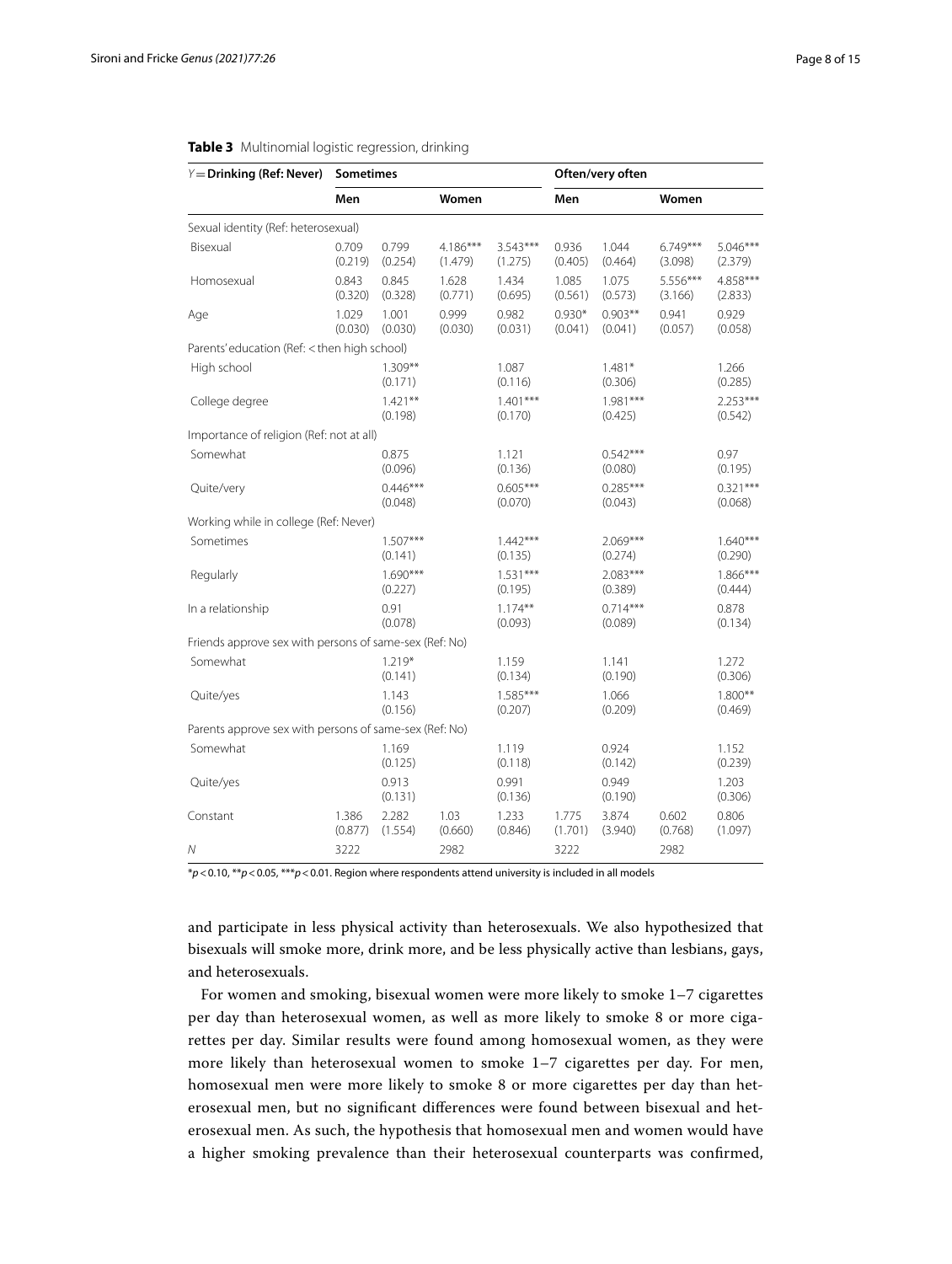| $Y =$ Drugs (Ref: Never)                               | <b>Sometimes</b>     |                       |                       |                       |                     | Often/very often      |                       |                       |
|--------------------------------------------------------|----------------------|-----------------------|-----------------------|-----------------------|---------------------|-----------------------|-----------------------|-----------------------|
|                                                        | Men                  |                       | Women                 |                       | Men                 |                       | Women                 |                       |
| Sexual identity (Ref: heterosexual)                    |                      |                       |                       |                       |                     |                       |                       |                       |
| Bisexual                                               | 1.079<br>(0.322)     | 1.198<br>(0.374)      | 2.287***<br>(0.663)   | $1.950**$<br>(0.586)  | 0.407<br>(0.247)    | 0.443<br>(0.276)      | 9.449***<br>(3.278)   | $6.548***$<br>(2.466) |
| Homosexual                                             | 0.995<br>(0.373)     | 0.9<br>(0.344)        | 1.833<br>(0.826)      | 1.595<br>(0.731)      | 0.728<br>(0.401)    | 0.653<br>(0.368)      | $5.812***$<br>(3.411) | $4.475***$<br>(2.754) |
| Age                                                    | 1.038<br>(0.030)     | 1.015<br>(0.030)      | $1.085***$<br>(0.037) | $1.080**$<br>(0.038)  | 1.001<br>(0.038)    | 0.955<br>(0.038)      | 1.022<br>(0.074)      | 0.994<br>(0.076)      |
| Parents' education (Ref: < then high school)           |                      |                       |                       |                       |                     |                       |                       |                       |
| High school                                            |                      | $1.552***$<br>(0.221) |                       | $1.366***$<br>(0.185) |                     | $1.584***$<br>(0.315) |                       | $1.691*$<br>(0.514)   |
| College degree                                         |                      | $1.785***$<br>(0.267) |                       | $2.034***$<br>(0.299) |                     | $2.062***$<br>(0.424) |                       | $2.569***$<br>(0.828) |
| Importance of religion (Ref: not at all)               |                      |                       |                       |                       |                     |                       |                       |                       |
| Somewhat                                               |                      | $0.813**$<br>(0.081)  |                       | $0.779**$<br>(0.099)  |                     | $0.457***$<br>(0.059) |                       | $0.582**$<br>(0.132)  |
| Quite/very                                             |                      | $0.410***$<br>(0.044) |                       | $0.402***$<br>(0.052) |                     | $0.247***$<br>(0.035) |                       | $0.141***$<br>(0.039) |
| Working while in college (Ref: never)                  |                      |                       |                       |                       |                     |                       |                       |                       |
| Sometimes                                              |                      | $1.300***$<br>(0.119) |                       | $1.473***$<br>(0.159) |                     | $1.804***$<br>(0.224) |                       | $2.377***$<br>(0.529) |
| Regularly                                              |                      | $1.468***$<br>(0.189) |                       | $1.450**$<br>(0.211)  |                     | 2.476***<br>(0.398)   |                       | $2.224***$<br>(0.666) |
| In a relationship                                      |                      | 0.902<br>(0.077)      |                       | $1.324***$<br>(0.124) |                     | 1.007<br>(0.114)      |                       | $1.472**$<br>(0.288)  |
| Friends approve sex with persons of same-sex (Ref: No) |                      |                       |                       |                       |                     |                       |                       |                       |
| Somewhat                                               |                      | 1.145<br>(0.135)      |                       | $1.436***$<br>(0.210) |                     | $1.438**$<br>(0.237)  |                       | 1.089<br>(0.351)      |
| Quite/yes                                              |                      | 1.309**<br>(0.179)    |                       | $1.629***$<br>(0.261) |                     | $1.776***$<br>(0.329) |                       | $2.290**$<br>(0.756)  |
| Parents approve sex with persons of same-sex (Ref: No) |                      |                       |                       |                       |                     |                       |                       |                       |
| Somewhat                                               |                      | $1.274***$<br>(0.135) |                       | 0.994<br>(0.125)      |                     | 1.195<br>(0.168)      |                       | 0.825<br>(0.215)      |
| Quite/yes                                              |                      | 1.059<br>(0.150)      |                       | 1.045<br>(0.164)      |                     | 1.058<br>(0.193)      |                       | 0.686<br>(0.215)      |
| Constant                                               | $0.207**$<br>(0.129) | $0.263**$<br>(0.176)  | $0.056***$<br>(0.041) | $0.050***$<br>(0.039) | $0.211*$<br>(0.175) | 0.423<br>(0.378)      | $0.038**$<br>(0.060)  | 0.075<br>(0.127)      |
| Ν                                                      | 3222                 |                       | 2982                  |                       | 3222                |                       | 2982                  |                       |

<span id="page-8-0"></span>

|  | Table 4 Multinomial logistic regression, marijuana and/or ecstasy use |  |  |  |  |  |
|--|-----------------------------------------------------------------------|--|--|--|--|--|
|--|-----------------------------------------------------------------------|--|--|--|--|--|

\**p*<0.10, \*\**p*<0.05, \*\*\**p*<0.01. Region where respondents attend university is included in all models

while the hypothesis that bisexual men and women would also have a higher smoking prevalence was only confrmed among women. Our fnding that homosexual men and women report a higher smoking prevalence than heterosexual men and women has been consistently observed in the literature (e.g., Lee et al., [2009;](#page-13-26) Lindley et al., [2012\)](#page-13-1). Further, a recent systematic review and meta-analysis on the bisexual-specifc prevalence and likelihood of cigarette smoking found that cigarette smoking was more prevalent among bisexuals than lesbians/gays and heterosexuals, with the estimates showing a greater magnitude among bisexual women relative to all other sex-ual orientation/gender subgroups (Shokoohi et al., [2020](#page-13-27)). This comprehensive review supports our fnding of the signifcant diference between bisexual and heterosexual women (and no signifcant diference among men).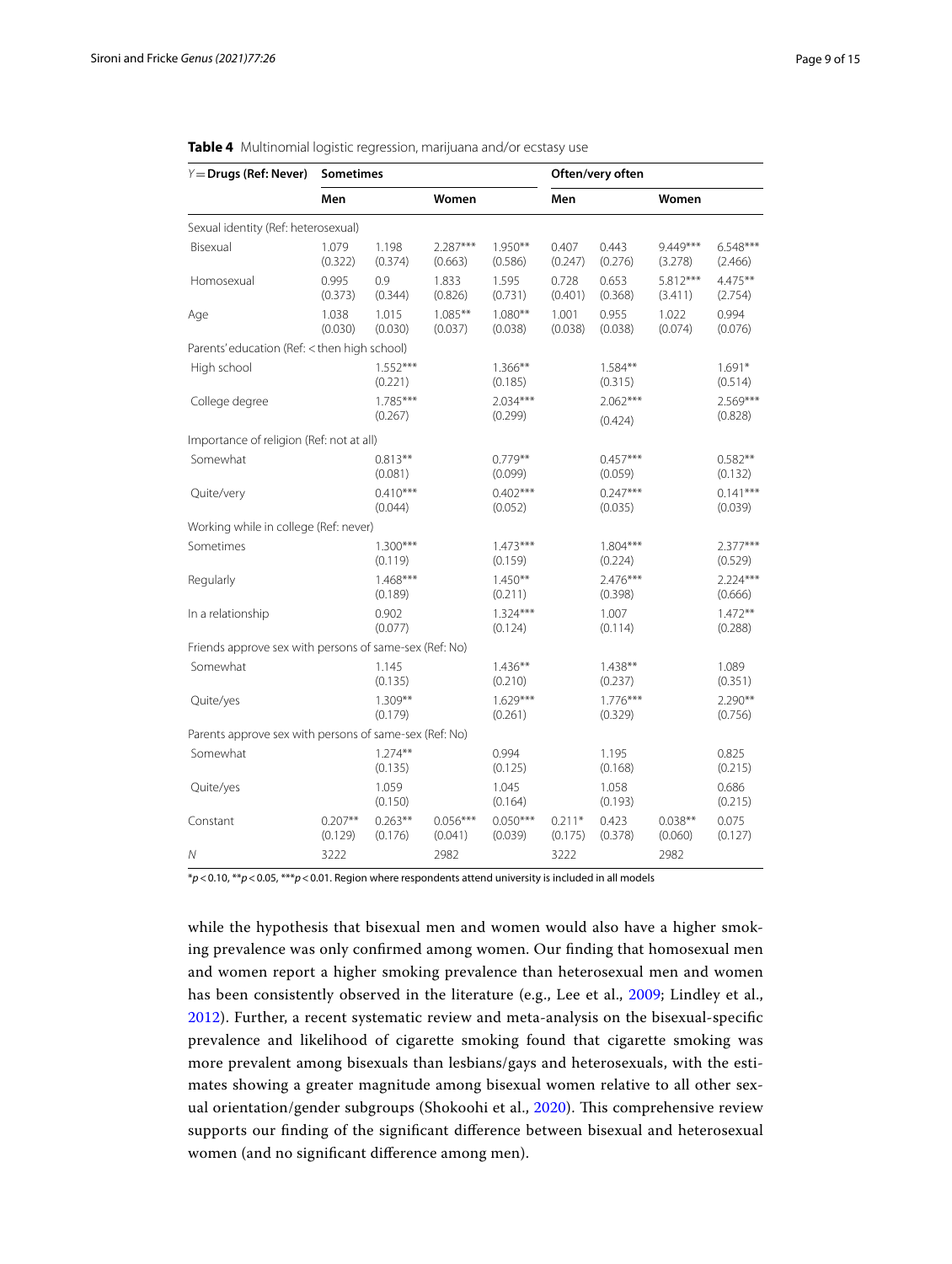| $Y =$ How often practice                               | Sometimes             |                            |                                   |                                                                     | Often                                                     |                                                             |                                             |                                                 | Very often                                                                                    |                                                      |                                             |                                                                |
|--------------------------------------------------------|-----------------------|----------------------------|-----------------------------------|---------------------------------------------------------------------|-----------------------------------------------------------|-------------------------------------------------------------|---------------------------------------------|-------------------------------------------------|-----------------------------------------------------------------------------------------------|------------------------------------------------------|---------------------------------------------|----------------------------------------------------------------|
| sports (Ref: never)                                    | Men                   |                            | Women                             |                                                                     | Nen                                                       |                                                             | Women                                       |                                                 | Men                                                                                           |                                                      | Women                                       |                                                                |
| Sexual identity (Ref: heterosexual)                    |                       |                            |                                   |                                                                     |                                                           |                                                             |                                             |                                                 |                                                                                               |                                                      |                                             |                                                                |
| Bisexual                                               | $0.363***$<br>(0.123) | $0.394***$<br>(0.137)      | $\frac{1.102}{(0.375)}$<br>1.246  | $\frac{171}{0.403}$<br>1.35                                         |                                                           |                                                             |                                             |                                                 |                                                                                               |                                                      |                                             |                                                                |
| Homosexual                                             | 0.526                 | 0.535                      |                                   |                                                                     |                                                           |                                                             |                                             |                                                 |                                                                                               |                                                      |                                             |                                                                |
|                                                        | (0.255)               | (0.267)                    |                                   |                                                                     |                                                           |                                                             |                                             |                                                 |                                                                                               |                                                      |                                             |                                                                |
| Age                                                    | 1.052<br>(0.046)      | $1.033$<br>$(0.046)$       | $(0.690)$<br>$1.018$<br>$(0.040)$ | $(0.752)$<br>$(0.032)$<br>$(0.041)$                                 | 0.150***<br>(0.068)<br>0.563<br>(0.279)<br>1.021<br>1.021 | 0.168***<br>(0.078)<br>0.696<br>1.017<br>1.017              | 1.133<br>(0.420)<br>0.733<br>1.017<br>1.017 | 1.137<br>(0.429)<br>0.801<br>1.023<br>1.023     | $\begin{array}{l} 0.210***\\ 0.088)\\ 0.383*\\ 0.210)\\ 0.110\\ 0.013\\ 0.046)\\ \end{array}$ | 0.238***<br>(0.103)<br>0.474<br>(0.267)<br>1.002     | 0.959<br>(0.405)<br>1.885<br>1.034<br>1.034 | 0.919<br>(0.394)<br>1.962<br>1.018<br>1.018<br>(0.048)         |
| Parents' education (Ref: < then high school)           |                       |                            |                                   |                                                                     |                                                           |                                                             |                                             |                                                 |                                                                                               |                                                      |                                             |                                                                |
| High school                                            |                       | (0.240)<br>$\overline{33}$ |                                   | (0.193)                                                             |                                                           |                                                             |                                             |                                                 |                                                                                               |                                                      |                                             | 1.656***<br>(0.269)                                            |
| College degree                                         |                       | $1.426*$<br>(0.278)        |                                   | $1.635***$<br>(0.246)                                               |                                                           | $1.629**$<br>(0.311)<br>1.767***<br>(0.362)                 |                                             | 1.602***<br>(0.241)<br>2.728***<br>(0.468)      |                                                                                               | $1.652**$<br>(0.327)<br>2.265***<br>(0.477)          |                                             | $2.256***$<br>(0.424)                                          |
| Importance of religion (Ref: Not at all)               |                       |                            |                                   |                                                                     |                                                           |                                                             |                                             |                                                 |                                                                                               |                                                      |                                             |                                                                |
| Somewhat                                               |                       | $1.604***$<br>(0.246)      |                                   |                                                                     |                                                           |                                                             |                                             |                                                 |                                                                                               |                                                      |                                             |                                                                |
| Quite/very                                             |                       | $1.303*$<br>$(0.196)$      |                                   | $\begin{array}{c} 1.058 \\ (0.161) \\ 1.154 \\ (0.171) \end{array}$ |                                                           | $1.608***$<br>(0.252)<br>(0.199)<br>(0.199)                 |                                             | 1.054<br>(0.176)<br>1.248<br>(0.202)            |                                                                                               | $1.544***$<br>(0.246)<br>1.23<br>(0.194)             |                                             | $\begin{array}{c} 0.84 \\ 0.148 \\ 0.866 \\ 0.866 \end{array}$ |
| Working while in college (Ref: Never)                  |                       |                            |                                   |                                                                     |                                                           |                                                             |                                             |                                                 |                                                                                               |                                                      |                                             |                                                                |
| Sometimes                                              |                       | $2.474***$<br>(0.375)      |                                   |                                                                     |                                                           |                                                             |                                             |                                                 |                                                                                               |                                                      |                                             |                                                                |
| Regularly                                              |                       | $1.137$<br>(0.215)         |                                   | 0.983<br>(0.116)<br>1.066<br>(0.187)<br>1.011                       |                                                           | 2.425***<br>(0.375)<br>1.186<br>(0.228)<br>1.159<br>(0.154) |                                             | 1.15<br>(0.150)<br>1.721***<br>(0.315)<br>0.982 |                                                                                               | 2.900***<br>(0.455)<br>1.640***<br>(0.314)<br>1.284* |                                             | 1.492***<br>(0.209)<br>2.438***<br>0.466)<br>1.08<br>1.08      |
| In a relationship                                      |                       | $1.349**$<br>(0.174)       |                                   |                                                                     |                                                           |                                                             |                                             |                                                 |                                                                                               |                                                      |                                             |                                                                |
| Friends approve sex with persons of same-sex (Ref: No) |                       |                            |                                   |                                                                     |                                                           |                                                             |                                             |                                                 |                                                                                               |                                                      |                                             |                                                                |
| Somewhat                                               |                       | (0.168)<br>0.947           |                                   | (0.101)                                                             |                                                           | $\frac{1.066}{(0.190)}$                                     |                                             | $0.901$<br>$(0.150)$                            |                                                                                               | 0.946<br>(0.172)                                     |                                             | $1.043$<br>(0.184)                                             |

<span id="page-9-0"></span>Table 5 Multinomial logistic regression, physical activity **Table 5** Multinomial logistic regression, physical activity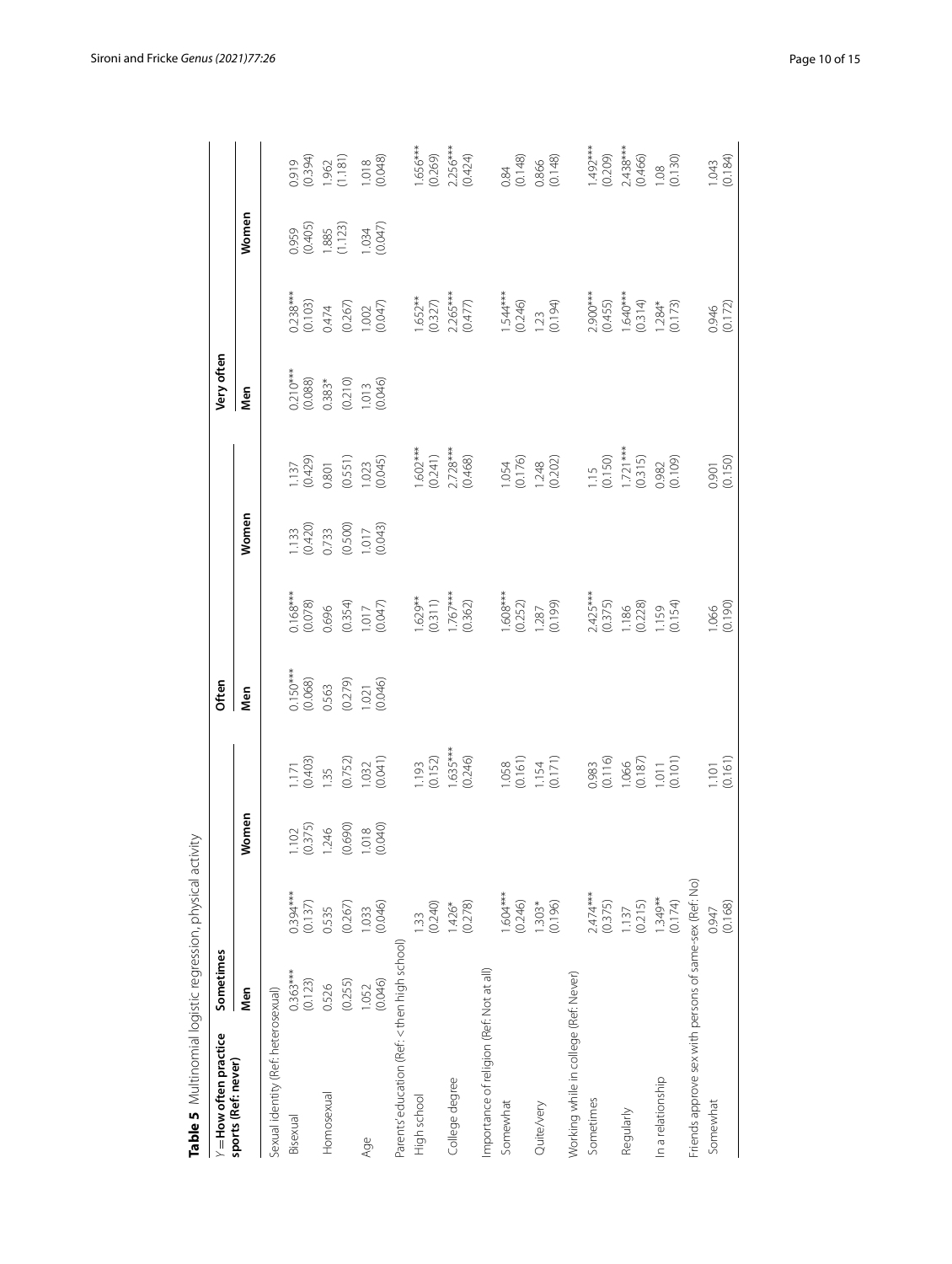| Table 5 (continued)                                                         |                  |                   |                      |                                                        |                         |                                                               |                         |                                                   |                          |                                                        |                           |                                               |
|-----------------------------------------------------------------------------|------------------|-------------------|----------------------|--------------------------------------------------------|-------------------------|---------------------------------------------------------------|-------------------------|---------------------------------------------------|--------------------------|--------------------------------------------------------|---------------------------|-----------------------------------------------|
| = How often practice                                                        | Sometimes        |                   |                      |                                                        | Often                   |                                                               |                         |                                                   | Very often               |                                                        |                           |                                               |
| sports (Ref: never)                                                         | Men              |                   | Women                |                                                        | Men                     |                                                               | Women                   |                                                   | Vien                     |                                                        | Women                     |                                               |
| Quite/yes                                                                   |                  | (0.163)<br>0.821  |                      | 0.792<br>(0.130)                                       |                         | $0.608**$<br>(0.125)                                          |                         | 0.763<br>(0.140)                                  |                          | $0.547***$<br>(0.114)                                  |                           | 0.786<br>(0.155)                              |
| Parents approve sex with persons of same-sex (Ref: No)                      |                  |                   |                      |                                                        |                         |                                                               |                         |                                                   |                          |                                                        |                           |                                               |
| Somewhat                                                                    |                  | (0.209)<br>1.308* |                      |                                                        |                         |                                                               |                         |                                                   |                          |                                                        |                           |                                               |
| Quite/yes                                                                   |                  | (0.217)<br>1.062  |                      | 0.994<br>(0.132)<br>1.316<br>1.322)<br>0.428<br>0.371) |                         | 1.15<br>(0.187)<br>1.109<br>1.109<br>0.339<br>0.399<br>0.412) |                         | 1.372**<br>(0.206)<br>1.636**<br>0.153*<br>0.153* |                          | $(0.202)$<br>$(0.202)$<br>$(0.257)$<br>0.484<br>0.506) |                           | 0.923<br>(0.147)<br>1.396<br>0.288)<br>0.1591 |
| ionstant                                                                    | (0.855)<br>0.913 | (0.512)<br>0.514  | $0.774$<br>$(0.640)$ |                                                        | 1.02<br>(0.989)<br>3222 |                                                               | 0.37<br>(0.339)<br>2982 |                                                   | 1.225<br>(1.204)<br>3222 |                                                        | 0.174*<br>(0.172)<br>2982 |                                               |
|                                                                             | 3222             |                   | 2982                 |                                                        |                         |                                                               |                         |                                                   |                          |                                                        |                           |                                               |
| $p<$ 0.10, $^{**}p<$ 0.05, $^{***}p<$ 0.01. Region where respondents attend |                  |                   |                      | university is included in all models                   |                         |                                                               |                         |                                                   |                          |                                                        |                           |                                               |

| $\overline{ }$ |
|----------------|
|                |
| ŗ              |
|                |

Sironi and Fricke *Genus (2021) 77:26* Page 11 of 15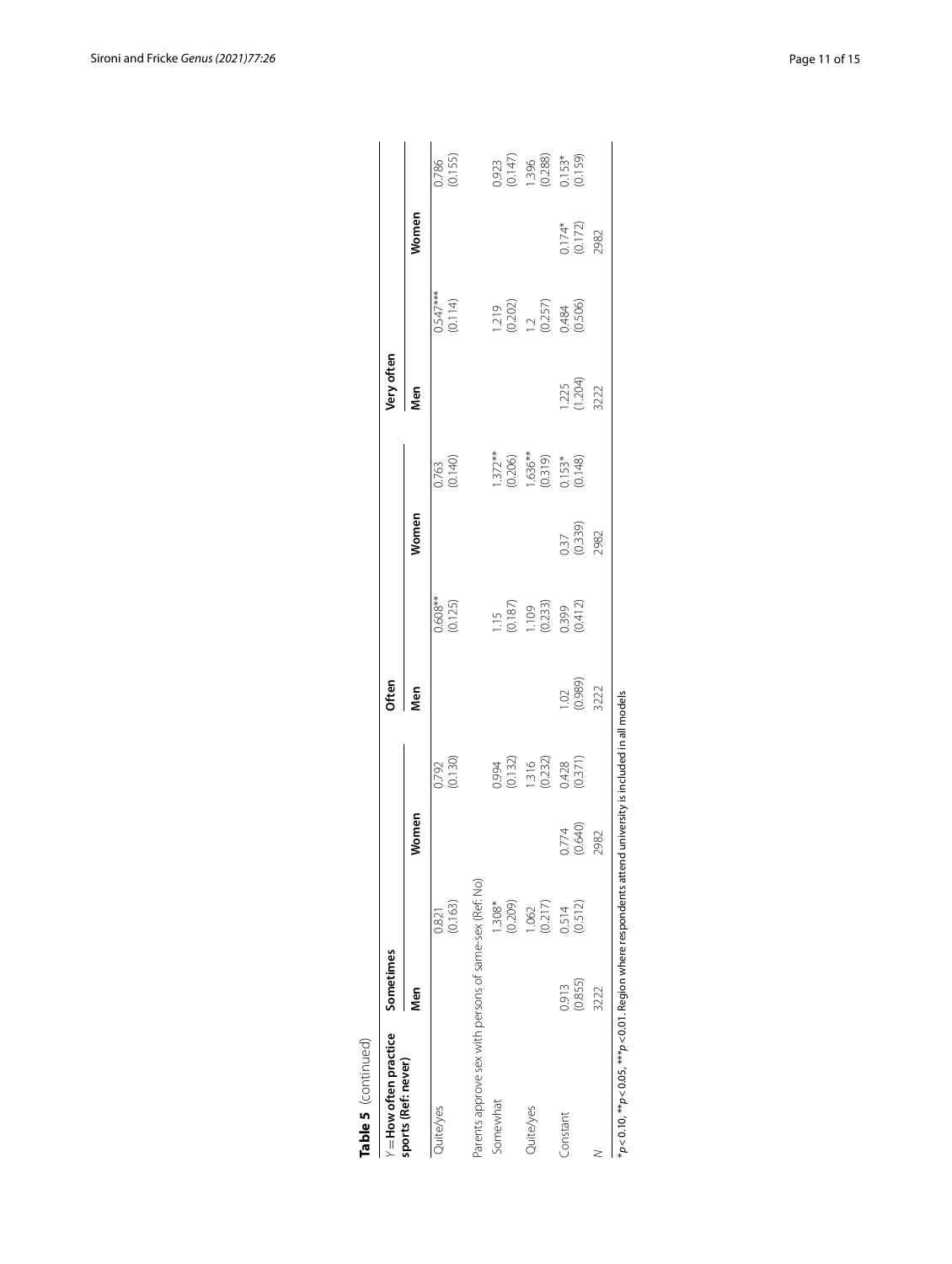Very similar patterns were found for drinking and marijuana/ecstasy use. Bisexual women were more likely than heterosexual women to get drunk and use marijuana and/or ecstasy sometimes and often/very often, while homosexual women were more likely than heterosexual women to get drunk and use marijuana and/or ecstasy often/ very often. Therefore, our hypotheses that bisexual and homosexual women would report higher drinking and drug use prevalence than heterosexual women were confrmed. Homosexual men were less likely than heterosexual men to get drunk often/ very often, but no additional signifcant diferences among men were observed regarding drinking or marijuana and/or ecstasy use. As such, our hypotheses regarding both drinking and drug use comparing SM and heterosexual men were rejected. Similar results have been found that SM women drink more than heterosexual women, but SM men (depending on dimension) drink less than heterosexual men (Fish, [2019\)](#page-13-28).

And for physical activity, the only signifcant diference observed was that bisexual men were less likely than heterosexual men to participate in physical activity sometimes, often, and very often. Sexual identity was not signifcantly associated with physical activity among women. Therefore, only the hypothesis that bisexual men participate in less physical activity than heterosexual men was confrmed. SMs participating in similar or more frequent amounts of physical activity compared to heterosexuals has been observed previously (Fricke et al., [2019\)](#page-13-29). Of note, when the analysis was repeated with changing the reference category to homosexuals, the only signifcant result was that bisexual men were less likely to exercise often than homosexual men. As such, all of the hypotheses that state that bisexuals would report a higher prevalence of at-risk behaviors than homosexuals were rejected except for physical activity among men. This is in stark contrast with the argument that bisexual individuals embrace risk behaviors to a greater extent than lesbian and gay individuals (D'Augelli et al., [2005\)](#page-12-2).

The only significant differences found between SM and heterosexual men were a higher smoking prevalence among homosexual men and less participation in physical activity among bisexual men. Among women, SM women exhibited a signifcantly higher prevalence of all of the included at-risk behaviors compared to heterosexual women except for less physical activity. As such, the theories of minority stress, including bi-specifc stress, which may be even more relevant in Italy, seem to be more pertinent to the women in this sample. However, bi-specifc stress only seems relevant to the bisexual/heterosexual comparison, as bisexuals and homosexuals did not signifcantly difer (except for men and physical activity). Interestingly, a significantly higher percentage of women than men reported that their friends quite/do approve of sex between persons of the same sex (implying less social stress), but SM women engaged in more at-risk behaviors. For both genders, about 20% of friends did not approve of sex with the same-sex, while 40% of parents did not approve. These fndings support the aforementioned trends that older people in Italy seem to have more negative attitudes towards SMs than younger people (Baiocco et al., [2013](#page-12-6)), in addition to males as compared to females (Lingiardi et al., [2016](#page-13-20); Santona & Tognasso, [2018\)](#page-13-16). Gender diferences in the perception of and engagement in risky health behaviors have been previously documented (Dawson et al., [2007](#page-12-8); Spigner et al., [1993](#page-13-30)), but further investigation of those diferences in the Italian context may be warranted.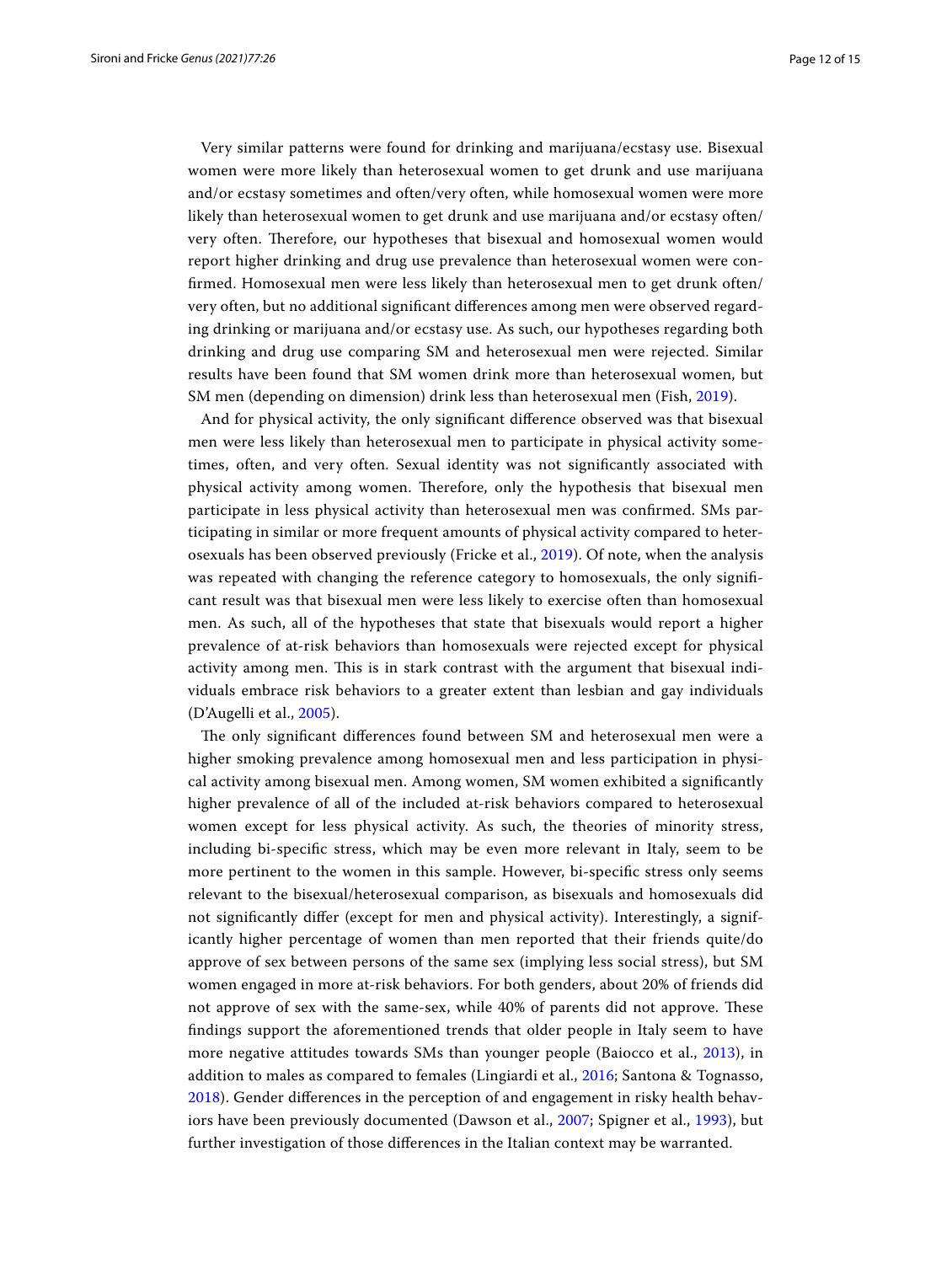This study was not without limitations. It was cross-sectional, which limits the generalizability of the results. Further, the study did not take into account mental health or other environmental stressors, such as the collegiate environment, which may help explain the observed at-risk behaviors.

# **Conclusion**

Overall, SM college students in Italy exhibited a higher prevalence of risky health behaviors compared to heterosexuals, especially women. SM women had a signifcantly higher prevalence of smoking, drinking, and drug use, while SM men only had a higher prevalence of smoking. No signifcant diferences were found between bisexuals and homosexuals except bisexual men exercised less than homosexual men. More attention needs to be given to the identifed at-risk populations to inform the Italian national health care system and to ensure that the appropriate care can be provided when required.

#### **Acknowledgements**

Not applicable.

#### **Authors' contributions**

MS conducted the data analysis and wrote the methods and results sections. JF wrote the background and conclusion sections. Both authors read and approved the fnal manuscript.

#### **Funding**

No funding was received.

#### **Availability of data and materials**

The datasets used and/or analyzed during the current study are available from the corresponding author on reasonable request.

#### **Declarations**

#### **Competing interests**

The authors declare that they have no competing interests.

#### **Author details**

<sup>1</sup> University College London, Gower Street, London WC1E 6BT, UK. <sup>2</sup> University of Colorado Denver, 1201 Larimer St, Denver, CO 80204, USA.

#### Received: 10 June 2021 Accepted: 2 October 2021 Published online: 18 October 2021

#### **References**

- <span id="page-12-4"></span>Baiocco, R., Fontanesi, L., Santamaria, F., Ioverno, S., Marasco, B., Baumgartner, E., Willoughby, B. L., & Laghi, F. (2015a). Negative parental responses to coming out and family functioning in a sample of lesbian and gay young adults. *Journal of Child and Family Studies, 24*(5), 1490–1500.<https://doi.org/10.1007/s10826-014-9954-z>
- <span id="page-12-5"></span>Baiocco, R., Ioverno, S., Lonigro, A., Baumgartner, E., & Laghi, F. (2015b). Suicidal ideation among Italian and Spanish young adults: The role of sexual orientation. *Archives of Suicide Research, 19*(1), 75–88. [https://doi.org/10.1080/13811118.](https://doi.org/10.1080/13811118.2013.833150) [2013.833150](https://doi.org/10.1080/13811118.2013.833150)
- <span id="page-12-6"></span>Baiocco, R., Nardelli, N., Pezzuti, L., & Lingiardi, V. (2013). Attitudes of Italian heterosexual older adults towards lesbian and gay parenting. *Sexuality Research and Social Policy, 10*(4), 285–292.<https://doi.org/10.1007/s13178-013-0129-2>
- <span id="page-12-1"></span><span id="page-12-0"></span>Biddle, S. J. H., & Mutrie, N. (2008). *Psychology of physical activity-determinants well-being and interventions*. Routledge. Bostwick, W., & Hequembourg, A. (2014). "Just a little hint": Bisexual-specifc microaggressions and their connection to
- <span id="page-12-7"></span>epistemic injustices. *Culture, Health and Sexuality, 16*(5), 488–503. <https://doi.org/10.1080/13691058.2014.889754> Caltabiano, M., Castiglioni, M., & De-Rose, A. (2020). Changes in the sexual behaviour of young people: Introduction. *Genus, 76*, 38. <https://doi.org/10.1186/s41118-020-00107-1>
- <span id="page-12-3"></span>Conron, K. J., Mimiaga, M. J., & Landers, S. J. (2010). A population-based study of sexual orientation identity and gender diferences in adult health. *American Journal of Public Health, 100*(10), 1953–1960. [https://doi.org/10.2105/AJPH.](https://doi.org/10.2105/AJPH.2009.174169) [2009.174169](https://doi.org/10.2105/AJPH.2009.174169)
- <span id="page-12-2"></span>D'Augelli, A. R., Grossman, A. H., & Starks, M. T. (2005). Parents' awareness of lesbian, gay, and bisexual youths' sexual orientation. *Journal of Marriage and Family, 67*(2), 474–482. <https://doi.org/10.1111/j.0022-2445.2005.00129.x>
- <span id="page-12-8"></span>Dawson, K. A., Schneider, M. A., Fletcher, P. C., & Bryden, P. J. (2007). Examining gender diferences in the health behaviors of Canadian university students. *The Journal of the Royal Society for the Promotion of Health, 127*(1), 38–44.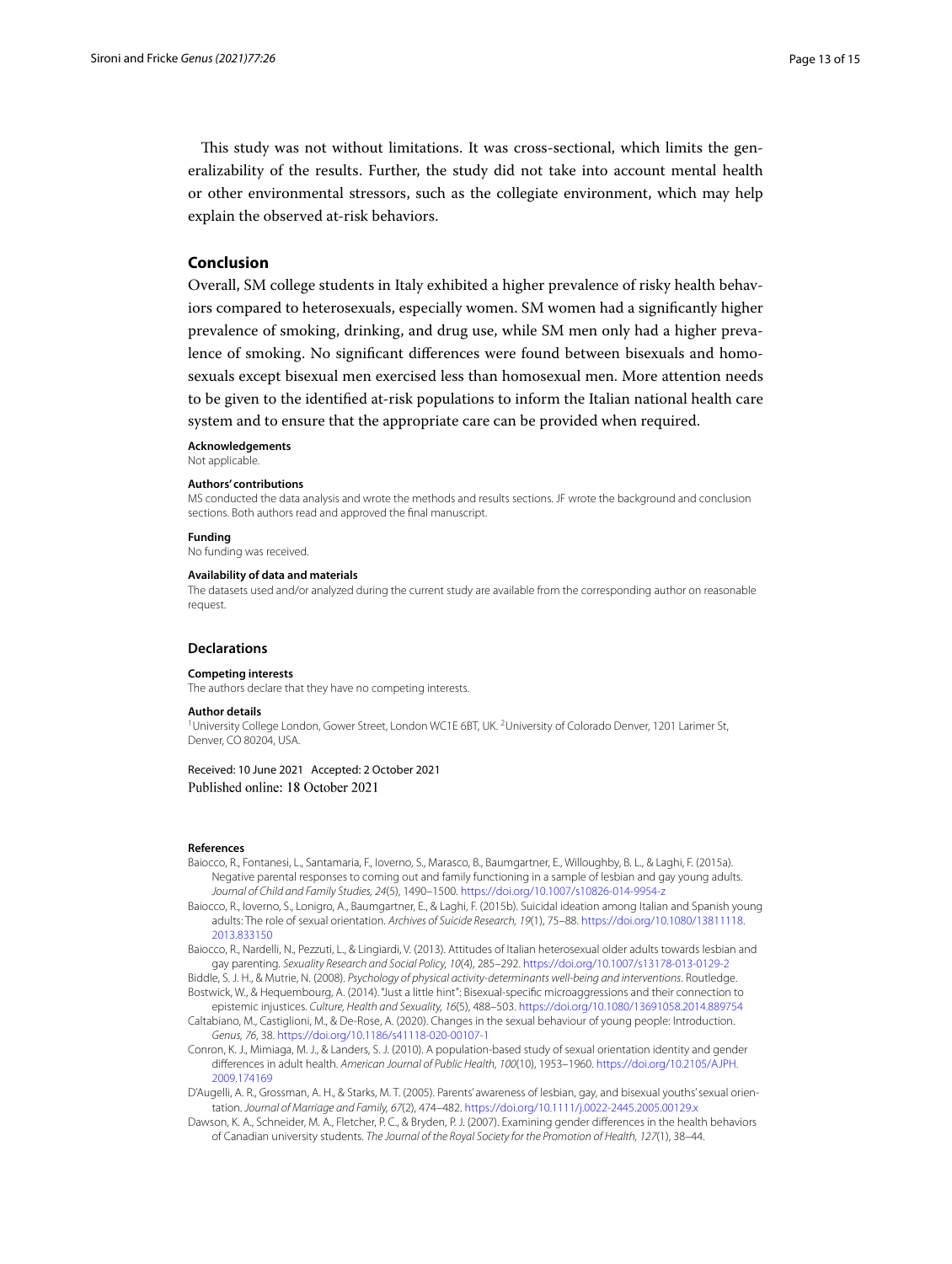<span id="page-13-17"></span>De Rose, A., Racioppi, F., & Zanatta, A. L. (2008). Italy: Delayed adaptation of social institutions to changes in family behaviour. *Demographic Research, 19*, 665–704.

<span id="page-13-5"></span>Eisenberg, M., & Wechsler, H. (2003). Substance use behaviors among college students with same-sex and opposite-sex experience: Results from a national study. *Addictive Behaviors, 28*(5), 899–913. [https://doi.org/10.1016/S0306-](https://doi.org/10.1016/S0306-4603(01)00286-6) [4603\(01\)00286-6](https://doi.org/10.1016/S0306-4603(01)00286-6)

<span id="page-13-28"></span>Fish, J. N. (2019). Sexual orientation-related disparities in high-intensity binge drinking: Findings from a nationally representative sample. *LGBT Health, 6*(5), 242–249.

<span id="page-13-29"></span><span id="page-13-0"></span>Fricke, J., Gordon, N., & Downing, J. (2019). Sexual orientation disparities in physical activity. *Medical Care, 57*(2), 138–144. Frost, D. M., Lehavot, K., & Meyer, I. H. (2015). Minority stress and physical health among sexual minority individuals. *Journal of Behavioral Medicine, 38*, 1–8.<https://doi.org/10.1007/s10865-013-9523-8>

- <span id="page-13-15"></span>Hsieh, N., & Ruther, M. (2016). Sexual minority health and health risk factors: Intersection efects of gender, race, and sexual identity. *American Journal of Preventive Medicine, 50*(6), 746–755.<https://doi.org/10.1016/j.amepre.2015.11.016>
- <span id="page-13-11"></span>Ibrahim, A. K., Kelly, S. J., Adams, C. E., & Glazebrook, C. (2013). A systematic review of studies of depression prevalence in university students. *Journal of Psychiatric Research, 47*(3), 391–400.<https://doi.org/10.1016/j.jpsychires.2012.11.015>
- <span id="page-13-6"></span>Kashubeck-West, S., & Szymanski, D. M. (2008). Risky sexual behavior in gay and bisexual men. *The Counseling Psychologist, 36*(4), 595–614. <https://doi.org/10.1177/0011000007309633>

<span id="page-13-9"></span>Kassel, J. D., Stroud, L. R., & Paronis, C. A. (2003). Smoking, stress, and negative afect: Correlation, causation, and context across stages of smoking. *Psychological Bulletin*.<https://doi.org/10.1037/0033-2909.129.2.270>

<span id="page-13-26"></span>Lee, J. G., Grifn, G. K., & Melvin, C. L. (2009). Tobacco use among sexual minorities in the USA, 1987 to May 2007: A systematic review. *Tobacco Control, 18*(4), 275–282.

<span id="page-13-1"></span>Lindley, L. L., Walsemann, K. M., & Carter, J. W. (2012). The association of sexual orientation measures with young adult's health-related outcomes. *American Journal of Public Health, 102*(6), 1177–1185. [https://doi.org/10.2105/AJPH.2011.](https://doi.org/10.2105/AJPH.2011.300262) [300262](https://doi.org/10.2105/AJPH.2011.300262)

- <span id="page-13-24"></span>Lingiardi, V., Baiocco, R., & Nardelli, N. (2012). Measure of internalized sexual stigma for lesbians and gay men: A new scale. *Journal of Homosexuality, 59*(8), 1191–1210.<https://doi.org/10.1080/00918369.2012.712850>
- <span id="page-13-21"></span>Lingiardi, V., Falanga, S., & D'Augelli, A. R. (2005). The evaluation of homophobia in an Italian sample. *Archives of Sexual Behavior, 34*(1), 81–93.<https://doi.org/10.1007/s10508-005-1002-z>
- <span id="page-13-20"></span>Lingiardi, V., Nardelli, N., Ioverno, S., Falanga, S., Di Chiacchio, C., Tanzilli, A., & Baiocco, R. (2016). Homonegativity in Italy. *Sexuality Research and Social Policy, 13*(2), 95–108.
- <span id="page-13-7"></span>Mereish, E. H. (2014). The weight of discrimination: The relationship between heterosexist discrimination and obesity among lesbian women. *Psychology of Sexual Orientation and Gender Diversity, 1*(4), 356–360. [https://doi.org/10.1037/](https://doi.org/10.1037/sgd0000056) [sgd0000056](https://doi.org/10.1037/sgd0000056)
- <span id="page-13-13"></span>Mereish, E. H., Katz-Wise, S. L., & Woulfe, J. (2017a). Bisexual-specifc minority stressors, psychological distress, and suicidality in bisexual individuals: The mediating role of loneliness. *Prevention Science, 18*(6), 716–725. [https://doi.org/10.](https://doi.org/10.1007/s11121-017-0804-2) [1007/s11121-017-0804-2](https://doi.org/10.1007/s11121-017-0804-2)
- <span id="page-13-12"></span>Mereish, E. H., Katz-Wise, S. L., & Woulfe, J. (2017b). We're here and We're queer: Sexual orientation and sexual fuidity differences between bisexual and queer women. *Journal of Bisexuality, 17*(1), 125–139. [https://doi.org/10.1080/15299](https://doi.org/10.1080/15299716.2016.1217448) [716.2016.1217448](https://doi.org/10.1080/15299716.2016.1217448)
- <span id="page-13-4"></span>Meyer, I. H. (2003). Prejudice, social stress, and mental health in lesbian, gay, and bisexual populations: Conceptual issues and research evidence. *Psychological Bulletin, 129*(5), 674–697. <https://doi.org/10.1037/0033-2909.129.5.674>

<span id="page-13-2"></span>Meyer, I. H., & Northridge, M. E. (2007). *The health of sexual minorities: Public health perspectives on lesbian, gay, bisexual, and transgender populations*. Springer. <https://doi.org/10.1007/978-0-387-31334-4>

- <span id="page-13-25"></span>Minello, A., Caltabiano, M., Dalla-Zuanna, G., & Vignoli, D. (2020). Catching up! The sexual behaviour and opinions of Italian students (2000–2017). *Genus, 76*(1), 1–22.
- <span id="page-13-14"></span>Mohr, J. J., & Daly, C. A. (2008). Sexual minority stress and changes in relationship quality in same-sex couples. *Journal of Social and Personal Relationships, 25*(6), 989–1007.<https://doi.org/10.1177/0265407508100311>

<span id="page-13-8"></span>Newcomb, M. E., Heinz, A. J., & Mustanski, B. (2012). Examining risk and protective factors for alcohol use in lesbian, gay, bisexual, and transgender youth: A longitudinal multilevel analysis. *Journal of Studies on Alcohol and Drugs, 73*(5), 783–793.<https://doi.org/10.15288/jsad.2012.73.783>

<span id="page-13-22"></span>Pelullo, C. P., Di Giuseppe, G., & Angelillo, I. F. (2013). Frequency of discrimination, harassment, and violence in lesbian, gay men, and bisexual in Italy. *PLoS ONE, 8*(8), e74446.<https://doi.org/10.1371/journal.pone.0074446>

- <span id="page-13-23"></span>Petruccelli, I., Baiocco, R., Ioverno, S., Pistella, J., & D'Urso, G. (2015). Possible families: A study on attitudes toward same-sex family. *Giornale Italiano Di Psicologia, 42*(4), 805–828. <https://doi.org/10.1421/81943>
- <span id="page-13-10"></span>Regier, D., Farmer, M. E., Rae, D. S., Locke, B. Z., Keith, S. J., Judd, L. L., & Goodwin, F. (1990). Comorbidity of mental disorders with alcohol and other drug abuse. Results from the Epidemiologic Catchment Area (ECA) Study. *JAMA, 264*(19), 2511–2518. <https://doi.org/10.1001/jama.1990.03450190043026>

<span id="page-13-19"></span>Salvati, M., Pistella, J., Ioverno, S., Giacomantonio, M., & Baiocco, R. (2018). Attitude of Italian Gay Men and Italian lesbian women towards gay and lesbian gender-typed scenarios. *Sexuality Research and Social Policy, 15*(3), 312–328. [https://](https://doi.org/10.1007/s13178-017-0296-7) [doi.org/10.1007/s13178-017-0296-7](https://doi.org/10.1007/s13178-017-0296-7)

- <span id="page-13-16"></span>Santona, A., & Tognasso, G. (2018). Attitudes toward homosexuality in adolescence: An Italian study. *Journal of Homosexuality, 65*(3), 361–378. <https://doi.org/10.1080/00918369.2017.1320165>
- <span id="page-13-27"></span>Shokoohi, M., Salway, T., Ahn, B., & Ross, L. E. (2020). Disparities in the prevalence of cigarette smoking among bisexual people: A systematic review, meta-analysis and meta-regression. *Tobacco Control*. [https://doi.org/10.1136/tobac](https://doi.org/10.1136/tobaccocontrol-2020-055747) [cocontrol-2020-055747](https://doi.org/10.1136/tobaccocontrol-2020-055747)
- <span id="page-13-30"></span>Spigner, C., Hawkins, W. E., & Loren, W. (1993). Gender diferences in perception of risk associated with alcohol and drug use among college students. *Women & Health, 20*(1), 87–97.
- <span id="page-13-3"></span>VanKim, N. A., Bryn, A. S., Hee-Jin, J., & Corliss, H. L. (2017). Physical activity and sedentary behaviors among lesbian, bisexual, and heterosexual women: fndings from the nurses' health study II. *Journal of Women's Health*. [https://doi.](https://doi.org/10.1089/jwh.2017.6389) [org/10.1089/jwh.2017.6389](https://doi.org/10.1089/jwh.2017.6389)
- <span id="page-13-18"></span>Vignoli, D., & Salvini, S. (2014). Religion and union formation in Italy: Catholic precepts, social pressure, and tradition. *Demographic Research, 31*, 1079–1106.